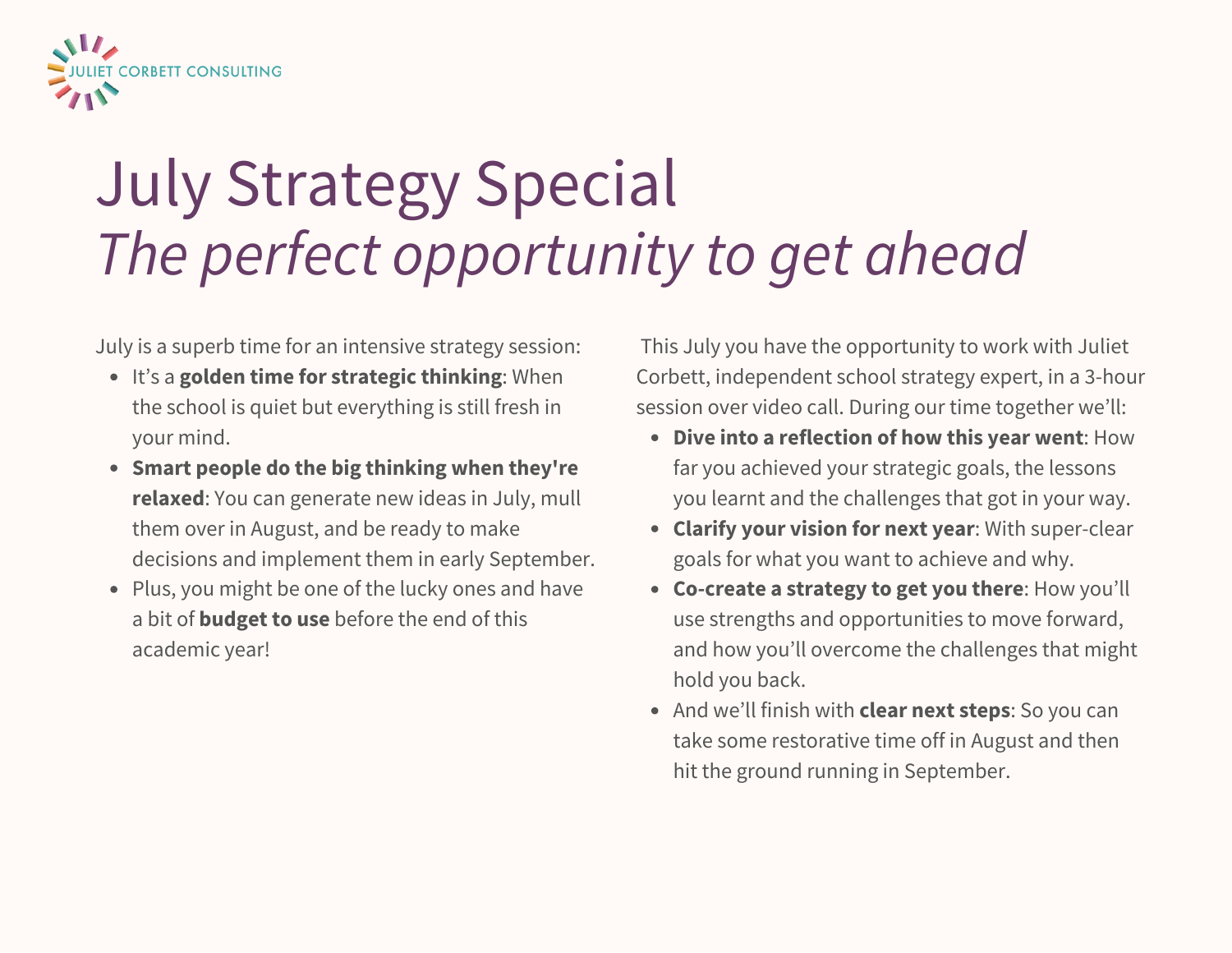

### **Who the sessions are for**

These sessions are designed for school heads and senior leaders and will be adapted to suit your needs. We could focus on a school-wide review of progress, a departmental strategy such as for development or marketing, or a deep-dive into a particular project such as your bursary programme.

## **Special July offer**

July is the only time of year when leaders can work with Juliet in a one-off session - the rest of the year these sessions are only available as part of a series of calls over 6 months.

This July, a 3-hour strategy session over video call will only cost **£845 +VAT, 15% lower** than the equivalent cost the rest of the year.

**Think of it as a special reward for those leaders who are working during July while many people are away!**

## **Book now to secure a slot**

There are only a handful of slots available in July 2022, so act fast to book your session:

#### **Click here to check [availability](https://www.consultjuliet.co.uk/julyspecial) and book** (www.consultjuliet.co.uk/julyspecial)

**Prefer to talk about it first?** Just email hello@consultjuliet.co.uk and one of the team will get in touch to set up a time to talk.